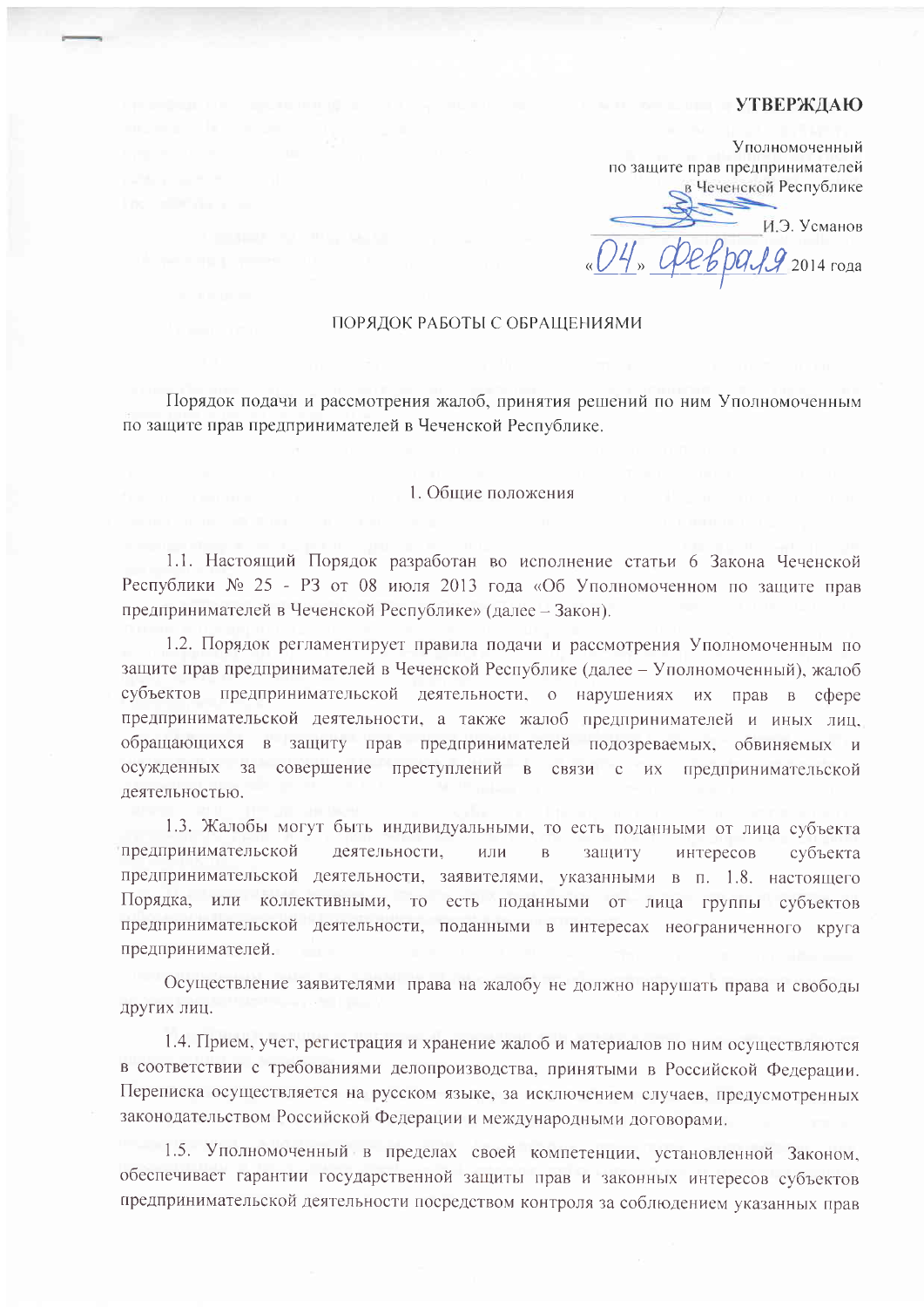органами государственной власти, органами местного самоуправления и должностными лицами. В своей деятельности по контролю за соблюдением прав субъектов предпринимательской деятельности органами государственной власти, органами местного подменяет иные самоуправления и должностными лицами Уполномоченный  $He$ государственные и органы.

1.7. Подавая жалобу, заявитель соглашается с тем, что режим конфиденциальности для сведений содержащихся в ней не гарантируется.

1.8. Основные термины, используемые в Порядке:

1) заявители:

- субъекты предпринимательской деятельности, считающие свои права в сфере осуществления предпринимательской деятельности нарушенными. a также их представители, в т. ч. адвокаты;

- союзы, ассоциации, общественные объединения предпринимателей, органы государственной власти и управления, муниципальные органы, лица, замещающие государственные должности Российской Федерации и субъектов Российской Федерации, члены законодательных и представительных государственных и муниципальных органов, обращающиеся за защитой прав и законных интересов субъекта предпринимательской деятельности:

в качестве заявителей, также, могут выступать близкие родственники гражданина субъекта предпринимательской деятельности подозреваемого, обвиняемого, осужденного за совершение им преступления, связанного с его предпринимательской деятельностью, представители общественных действующие организаций.  $\overline{B}$ интересах такого предпринимателя.

2) жалоба – переданная при личном приеме, направленная с использованием средств связи, или сети интернет, изложенная в письменной форме или в форме электронного документа просьба заявителя к Уполномоченному о принятии мер по восстановлению или защите его (представляемого ИМ субъекта предпринимательской деятельности) нарушенных прав, или охраняемых законом интересов в сфере предпринимательской деятельности

3) коллективная жалоба - жалоба двух или более лиц, в том числе принятая на собрании и подписанная его организаторами или участниками;

4) первичная жалоба - жалоба по вопросу, ранее не рассматриваемым Уполномоченным, либо поступившая от лиц, ранее не обращавшихся к Уполномоченному по уже рассмотренному вопросу;

5) дубликат жалобы – повторный экземпляр или копия одной и той же жалобы от одного и того же заявителя;

6) повторная жалоба - жалоба, поступившая от одного и того же заявителя по одному и тому же вопросу, в котором обжалуется решение, принятое по предыдущей жалобе, рассмотренной Уполномоченным, или указываются недостатки, допущенные при рассмотрении и разрешении предыдущей жалобы, либо сообщается о несвоевременном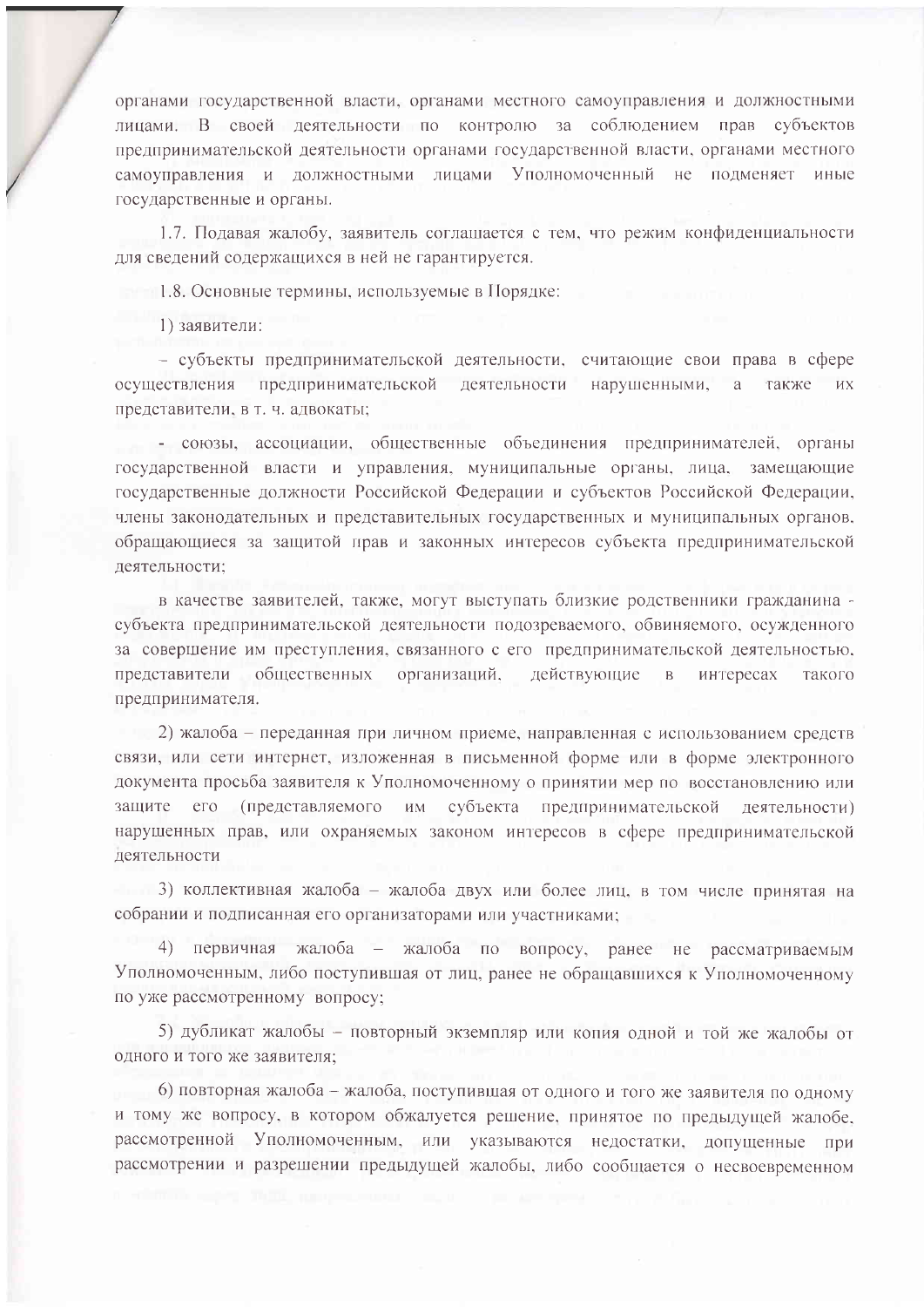рассмотрении предыдущей жалобы, если со времени ее поступления истек установленный законодательством срок рассмотрения;

7) анонимная жалоба - жалоба, не содержащая фамилии, имени, отчества (при наличии) и (или) почтового или электронного адреса заявителя;

8) дополнительные материалы - материалы, дополнительно предоставленные заявителем до завершения рассмотрения жалобы (в том числе оформленные на бланке жалобы), запрашиваемые Уполномоченным у заявителя либо у должностных лиц и организаций, отсутствующие в жалобе и необходимые для рассмотрения жалобы и осуществления Уполномоченным предусмотренных законодательством действий по результатам ее рассмотрения;

9) должностное лицо - лицо, постоянно, временно или по специальному полномочию осуществляющее функции представителя власти, либо выполняющее организационнораспорядительные, административно-хозяйственные функции в государственном органе или органе местного самоуправления.

## 2.Полача жалобы

2.1. Жалоба Уполномоченному подается заявителем в письменной форме или в форме электронного документа, обеспечивающих возможность ее полного прочтения и уяснения содержания. В подтверждение своих доводов заявитель прилагает к жалобе копии документов и иные материалы (в бумажном или электронном виде), либо ходатайствует в жалобе перед Уполномоченным о запросе определенных документов и материалов в конкретных органах государственной власти и управления. Направленные в адрес Уполномоченного оригиналы документов и других материалов возврату не подлежат. Рекомендуемая форма жалобы Уполномоченному размещается на официальном сайте Уполномоченного в информационно-телекоммуникационной сети «Интернет».

В жалобе также могут содержаться предложения по совершенствованию регламентирующих предпринимательскую деятельность нормативных правовых актов, а также организации работы государственных органов и органов местного самоуправления в части. касающейся устранения препятствий ДЛЯ осуществления законной предпринимательской деятельности. Данные предложения обобщаются и учитываются при участии в формировании и реализации государственной политики в области развития предпринимательской деятельности, защиты прав и законных интересов субъектов предпринимательской деятельности.

2.2. Жалоба в обязательном порядке должна содержать указание на то, куда и кому она направляется, данные, позволяющие индивидуализировать заявителя, а если заявитель обращается за защитой прав и интересов другого лица, то также данные, позволяющие индивидуализировать такое лицо (фамилия, имя, отчество (при наличии), место жительства гражданина, ИНН либо основной государственный регистрационный номер индивидуального предпринимателя, полное наименование, место нахождения, ИНН либо основной государственный регистрационный номер юридического лица), полный почтовый адрес лица, направившего жалобу, по которому должен быть направлен ответ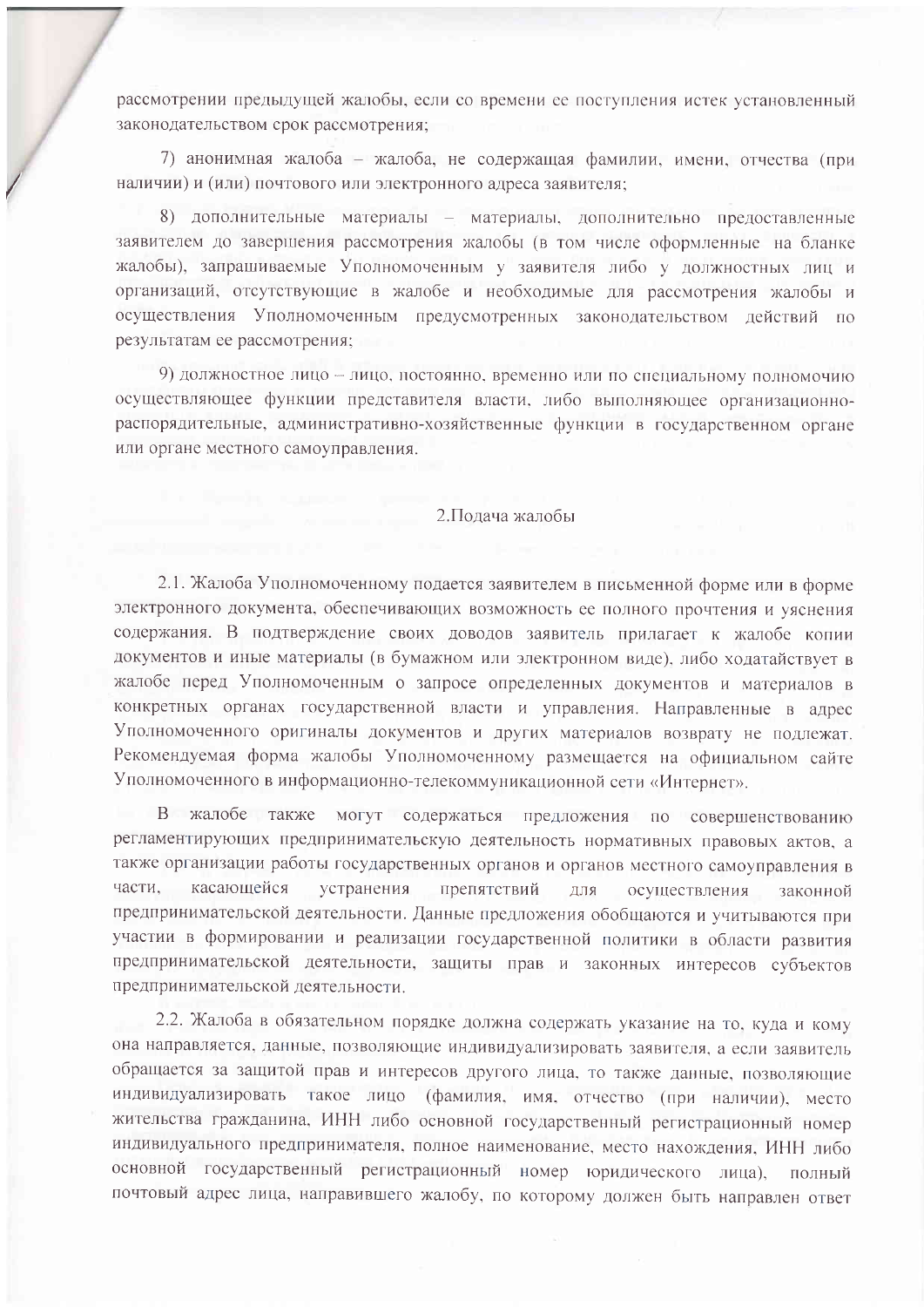или уведомление о переадресовании жалобы, изложение существа вопроса, личную подпись гражданина (руководителя юридического лица).

В жалобе в обязательном порядке указывается, какие именно права субъекта предпринимательской деятельности нарушены, субъект, нарушивший эти права, нарушенные нормы материального и процессуального права, обстоятельства, при которых произошло нарушение, действия, которые, по мнению заявителя, могут привести к восстановлению нарушенного права, или устранению последствий нарушения, действия, предпринятые субъектом предпринимательской деятельности самостоятельно для защиты прав.

Если заявитель обращается к Уполномоченному с просьбой о совершении отдельных процессуальных действий в рамках гражданского, арбитражного, административного, или уголовного процесса, в жалобе должны быть указаны уважительные причины, объективно препятствующие заявителю и (или) субъекту предпринимательской деятельности, в интересах которого выступает заявитель, самостоятельно совершить такие процессуальные действия и приложены подтверждающие это документы.

2.3. Жалоба, поданная в форме электронного документа, вместо указываемого в письменной жалобе почтового адреса, может содержать адрес электронной почты, если ответ (уведомление) должен быть направлен в форме электронного письма.

2.4. Письменная жалоба, принятая в ходе личного приема, подлежит регистрации и рассмотрению в установленном порядке.

2.5. Для принятия Уполномоченным установленных Законом мер реагирования, в том числе предусматривающих взаимодействие с другими органами государственной власти, должностными лицами  $\overline{M}$ организациями, обеспечивающими защиту прав предпринимателей, жалоба, поданная в форме электронного документа, по требованию Уполномоченного должна быть продублирована в письменной форме, с приложением подлинников документов, подтверждающих право заявителя действовать от имени субъекта предпринимательской деятельности, о чем заявителю направляется уведомление по адресу электронной почты или по почтовому адресу, в случае, если он указан заявителем.

2.6. В случае, если в письменной жалобе не указаны сведения, позволяющие идентифицировать заявителя, а также субъекта (субъектов) предпринимательской деятельности в защиту прав и охраняемых законом интересов которых подана индивидуальная или коллективная жалоба, ее рассмотрение приостанавливается до момента получения от заявителя необходимых сведений.

В случае, если в поступившей на имя Уполномоченного жалобе не указаны фамилия, имя, отчество (при наличии) и (или) почтовый или электронный адрес заявителя, такая жалоба не подлежит рассмотрению.

Если в жалобе содержатся сведения о подготавливаемом, совершаемом или совершенном противоправном деянии, а также о лице, его подготавливающем, совершающем или совершившем, жалоба подлежит направлению в соответствующий государственный орган в рамках его компетенции.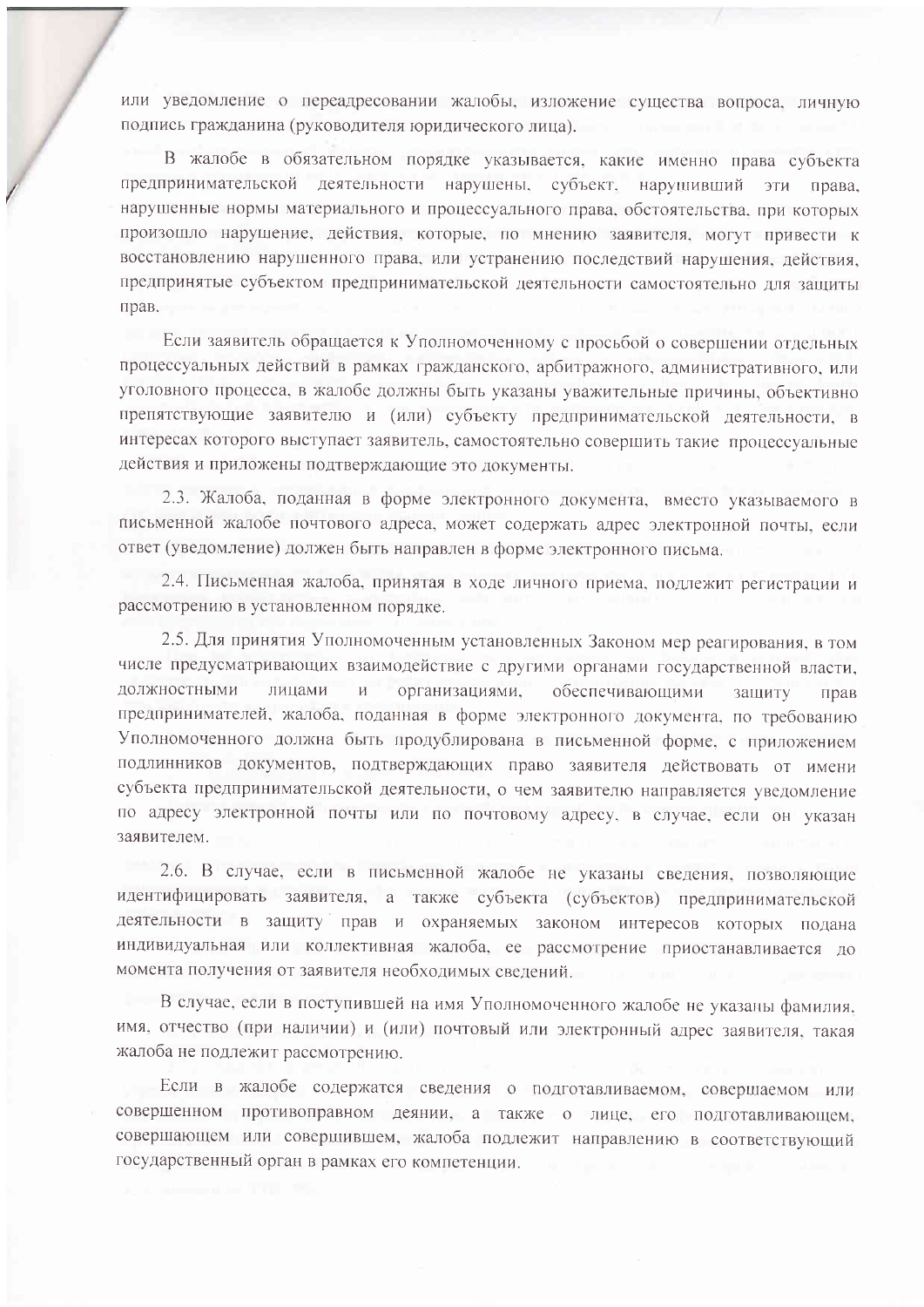2.7. Жалобы, содержащие аудиозаписи и (или) видеозаписи, ссылку (гиперссылку) на контент интернет-сайтов, являющихся хранилищем файлов аудиозаписей и видеозаписей, иных информационных файлов, рассматриваются только при наличии изложения сути жалобы в письменном виде или в форме электронного документа.

2.8. При отсутствии в жалобе сведений, достаточных для ее полного и всестороннего рассмотрения по существу в пределах компетенции Уполномоченного, в том числе указанных в п.2.1. ип.  $2.2.$ настоящего Порядка, отсутствии документального подтверждения ПОЛНОМОЧИЙ заявителя действовать  $\overline{O}T$ имени субъекта предпринимательской деятельности, отсутствие у лица, в интересах которого подана жалоба, статуса субъекта предпринимательской деятельности, либо невозможности понять существо вопроса, заявителю направляется запрос с предложением представить необходимые восполнить документы. недостающие ланные  $\overline{M}$ предоставить дополнительные материалы, а при необходимости разъясняется, куда для этого следует обратиться.

По жалобам, поступившим в форме электронного документа, на адрес электронной почты заявителя направляется уведомление о невозможности рассмотрения жалобы с предложением восполнить недостающие данные.

При направлении вышеуказанных запросов (уведомлений) рассмотрение жалобы приостанавливается до получения недостающих документов, данных и материалов. При получении необходимых документов, дополнительных данных и материалов жалоба рассматривается как первичная в установленном порядке.

При не поступлении от заявителя дополнительных материалов в течение двух месяцев со дня направления запроса (уведомления) рассмотрение жалобы прекращается, о чем заявителю направляется уведомление.

2.9. Заявитель вправе обратиться с заявлением о прекращении рассмотрения жалобы.

2.10. В рассмотрении жалобы отказывается если:

1) текст жалобы, направленной в письменной форме, не поддается прочтению;

2) в жалобе содержится только тот вопрос, на который заявителю многократно давались Уполномоченным ответы по существу в письменной форме в связи с ранее направляемыми жалобами, и при этом в жалобе не приводятся новые обстоятельства по этому вопросу:

3) ответ по существу поставленного в жалобе вопроса не может быть дан без разглашения сведений, составляющих государственную или иную охраняемую федеральным законом тайну.

2.11. Анонимная жалоба не подлежит рассмотрению.

2.12. Жалоба, в которой содержатся нецензурные либо оскорбительные выражения, угрозы жизни, здоровью, имуществу граждан и должностных лиц, может быть оставлена без ответа по существу с уведомлением заявителя о недопустимости злоупотребления предоставленным ему законом права. При наличии в такой жалобе данных, указывающих на признаки преступления, она направляется для проведения проверки в порядке, установленном УПК РФ.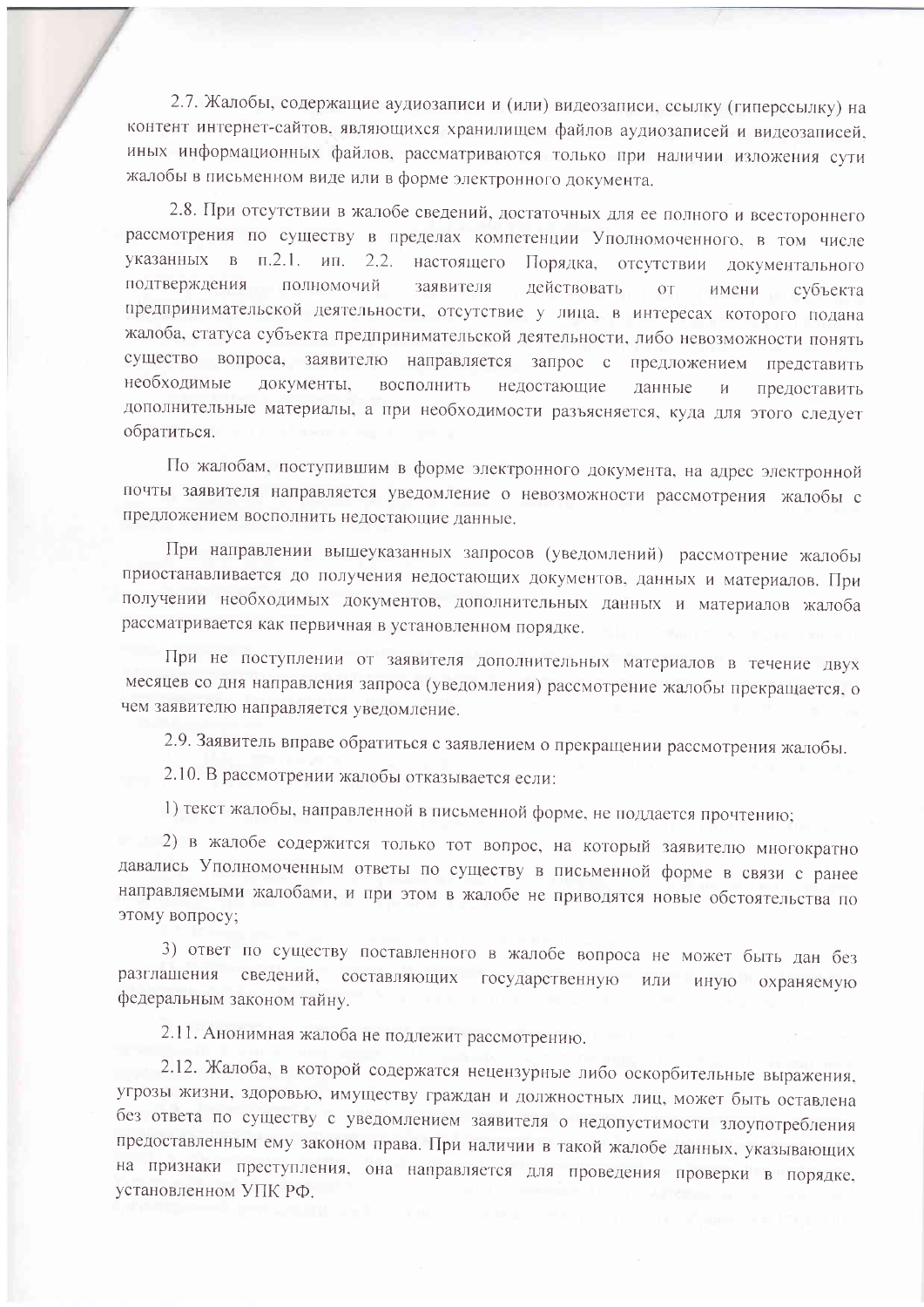2.13. Без рассмотрения по существу может быть оставлена жалоба, лишенная по содержанию логики и смысла, в том числе, если имеется решение суда о признании заявителя недееспособным в связи с наличием у него психического расстройства.

3. Рассмотрение жалоб

3.1. Решение о принятии жалобы к рассмотрению или об отказе в принятии жалобы к рассмотрению Уполномоченный принимает в течение десяти дней со дня ее поступления, о чем уведомляет заявителя в течение трех дней со дня принятия решения. В уведомлении может быть указано одно из следующих решений:

о принятии к рассмотрению;

об отказе в принятии к рассмотрению;

о приобщении к ранее поступившей жалобе:

о принятии к рассмотрению и необходимости предоставления дополнительных документов, данных и материалов:

о направлении в другие органы:

о прекращении рассмотрения обращения.

3.2. Для обеспечения непосредственного взаимодействия с заявителем жалоба может быть передана для рассмотрения общественным представителям и экспертам Уполномоченного с уведомлением об этом заявителя и оставлением контроля за ходом мероприятий по защите прав субъекта предпринимательской деятельности за Уполномоченным.

3.3. При поступлении дубликата жалобы до окончания рассмотрения жалобы заявителю по ней дается единый ответ.

Если дубликат поступил после разрешения жалобы, то заявителю ответ на дубликат не дается.

3.4. Повторная жалоба рассматривается с учетом содержания и материалов, полученных при рассмотрении первичной жалобы.

3.5. В ходе рассмотрения жалобы Уполномоченный вправе:

1) запрашивать и получать от органов государственной власти, органов местного самоуправления и у должностных лиц необходимые сведения, документы и материалы;

2) принимать с письменного согласия заявителя участие в выездной проверке, проводимой в отношении заявителя в рамках государственного контроля (надзора) или муниципального контроля;

3.6. Руководители и иные должностные лица органов государственной власти, органов местного самоуправления обязаны обеспечить прием Уполномоченного, направить ответ в письменной форме на обращение Уполномоченного, а также предоставить Уполномоченному запрашиваемые сведения, документы и материалы в срок, не превышающий пятнадцати дней со дня получения соответствующего обращения. Ответ на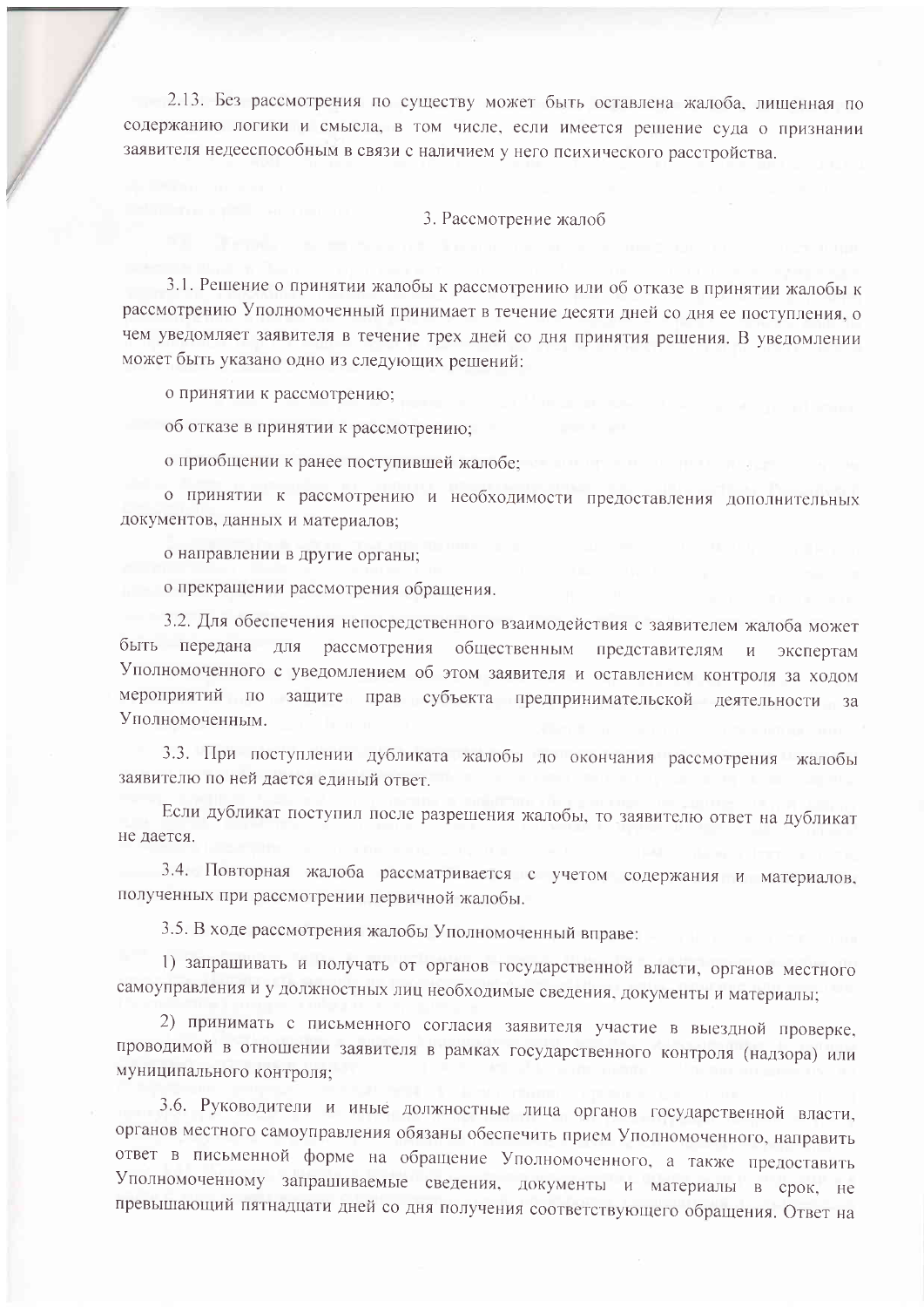обращение Уполномоченного направляется за подписью должностного лица, которому оно непосредственно было адресовано.

3.7. Уполномоченным совместно с органами прокуратуры, правоохранительными органами, иными государственными органами в целях рассмотрения обращений могут создаваться рабочие группы.

 $3.8.$ Жалоба рассматривается Уполномоченным в пределах его компетенции, определенной в Законе. При рассмотрении жалоб Уполномоченный вправе привлекать экспертов, способных оказать содействие в их полном, всестороннем и объективном рассмотрении, а также поручать совершение действий, связанных с рассмотрением жалобы и принятием мер по защите прав и законных интересов субъектов предпринимательской деятельности своим общественным представителям.

3.9. По результатам рассмотрения жалобы Уполномоченный по своему усмотрению обязан выполнить одно или несколько из следующих действий:

1) разъяснить заявителю вопросы, касающиеся его прав и законных интересов, в том числе форм и способов их защиты, предусмотренных законодательством Российской Федерации;

2) направить в орган государственной власти, орган местного самоуправления или должностному лицу, в решениях или действиях (бездействии) которых усматривается нарушение прав и законных интересов субъектов предпринимательской деятельности, заключение с указанием мер по восстановлению прав и соблюдению законных интересов указанных субъектов;

3) обращаться в суд с заявлением о признании недействительными ненормативных правовых актов, признании незаконными решений и действий (бездействия) органов государственной власти Чеченской Республики, органов местного самоуправления, иных органов, организаций, наделенных федеральным законом отдельными государственными или иными публичными полномочиями, должностных лиц в случае, если оспариваемые ненормативный правовой акт, решение и действие (бездействие) не соответствуют закону или иному нормативному правовому акту и нарушают права и законные интересы субъектов предпринимательской деятельности в сфере предпринимательской деятельности, незаконно возлагают на них какие-либо обязанности, создают иные препятствия для осуществления предпринимательской деятельности:

4) передать жалобу в орган государственной власти, орган местного самоуправления или должностному лицу, к компетенции которых относится разрешение жалобы по существу. Направлять жалобу на рассмотрение должностному лицу, решение или действие (бездействие) которого обжалуется, запрещается.

3.10. Поступившие в адрес Уполномоченного жалобы, адресованные в органы следствия, дознания и прокуратуры, а также жалобы, адресованные Уполномоченному, но содержащие вопросы, относящиеся к компетенции органов следствия, дознания и прокуратуры, после их регистрации и предварительного рассмотрения направляются в соответствующие органы с одновременным извещением заявителей о принятом решении.

3.11. Жалобы, в которых заявители выражают несогласие с принятыми решениями и в связи с этим ставят вопрос о привлечении судей, прокуроров, следователей и дознавателей